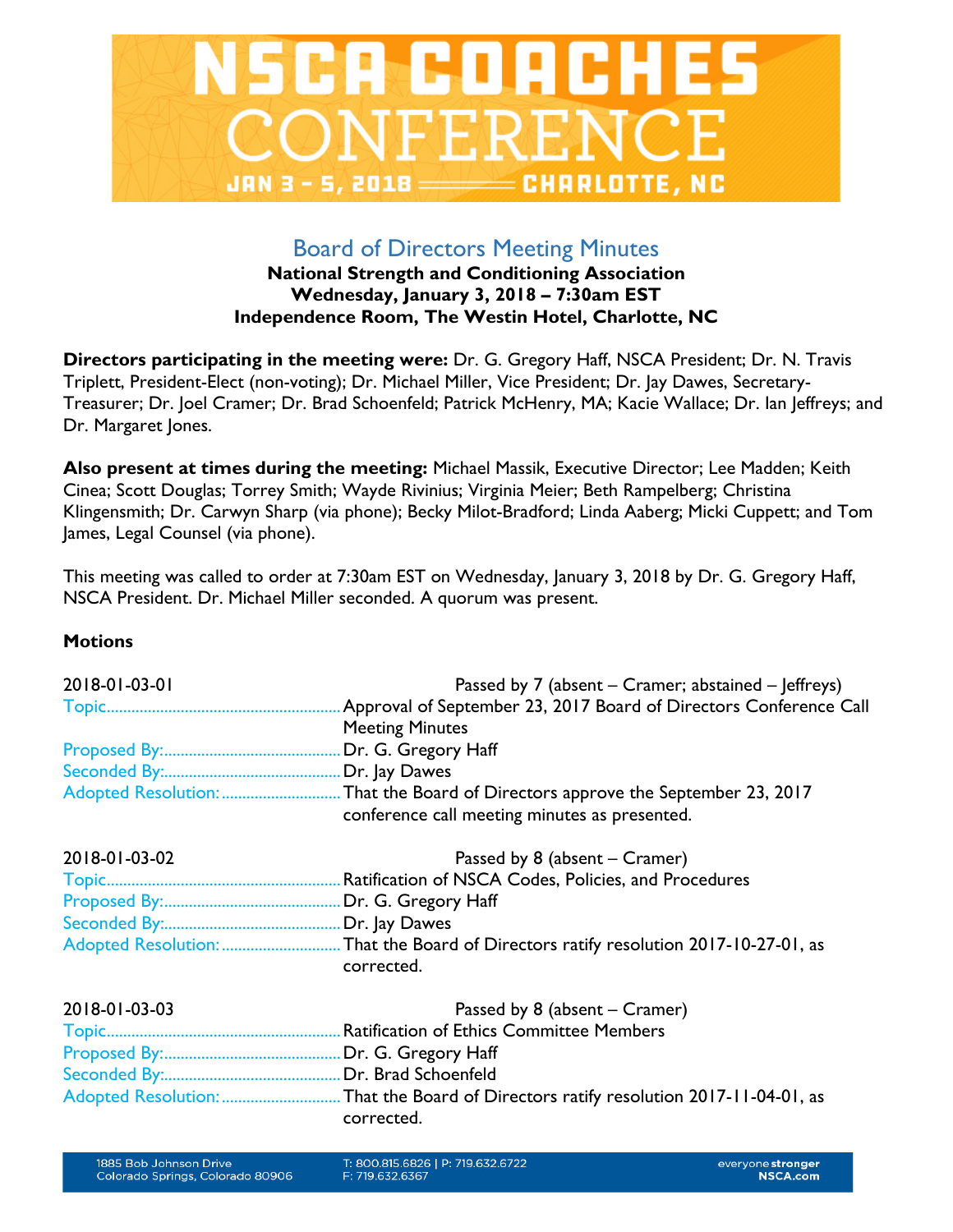

Dr. Joel Cramer entered the meeting.

## **Reports of Officers and Committees**

- Annual Board Assessment was presented by the President and reviewed by the Board.
- Treasurer's report, with financials through November 2017, was reviewed by the Board.
- Education Committee report regarding accreditation strategy was presented, with Board of Directors' guest Micki Cuppett.

| 2018-01-03-04 | <b>Refer – Certification Committee</b>                               |
|---------------|----------------------------------------------------------------------|
|               | Support of Action Taken by the Certification Committee in Reference  |
|               | to CSCS Exam Registration Requirement                                |
|               | Dr. G. Gregory Haff                                                  |
|               | Dr. Brad Schoenfeld                                                  |
|               | registration requirement as approved by the Certification Committee. |
| 2018-01-03-05 | Passed unanimously                                                   |
|               | Approval of the NSCA Accreditation Strategy document (November       |
|               | 2017) as amended                                                     |

|--|--|--|--|--|

| document for the development of an accreditation pathway, with the |
|--------------------------------------------------------------------|
| following amendment: strike "expectation" under Recommendations to |
| the NSCA Board of Directors and insert "exploration".              |

NSCA staff, with the exception of the Executive Director, were excused from the meeting for the duration of the Executive Session.

## **Executive Session** for a legal update

- Executive session, called by Dr. G. Gregory Haff at 9:58am EST, seconded by Dr. Jay Dawes.
- Return to regular session, called by Dr. G. Gregory Haff at 10:55pm EST, seconded by Dr. Michael Miller.

## **Reports of Officers and Committees, continued**

• An update was given by the Ethics Committee.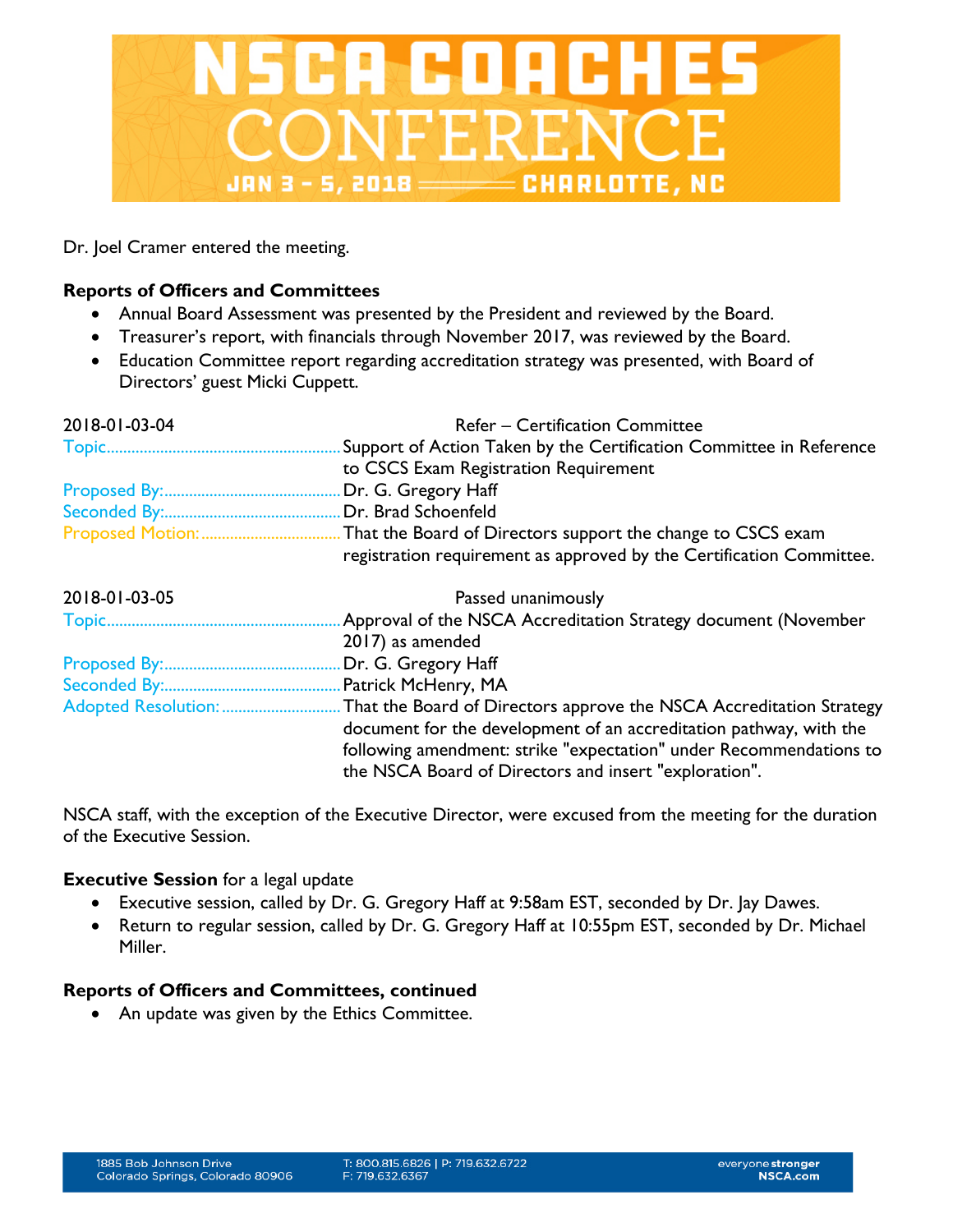

#### **Motions, continued**

| 2018-01-03-06 | Passed unanimously                                                    |
|---------------|-----------------------------------------------------------------------|
|               | Approval of the Amendments to the NSCA Campaign Guidelines            |
|               | Dr. G. Gregory Haff                                                   |
|               |                                                                       |
|               |                                                                       |
|               | Campaign Guidelines with the newly revised version.                   |
| 2018-01-03-07 | Postponed to next meeting                                             |
|               |                                                                       |
|               |                                                                       |
|               |                                                                       |
|               | That the Board of Directors amend the previous version of the NSCA    |
|               | Privacy Policy with the newly revised version.                        |
| 2018-01-03-08 | Passed unanimously                                                    |
|               |                                                                       |
|               | Patrick McHenry, MA                                                   |
|               |                                                                       |
|               |                                                                       |
|               | Interest Group (SIG) to the Long-Term Athletic Development Special    |
|               | Interest Group (SIG) and amend the mission statement to: "Promote     |
|               | and disseminate good practice and scientific research relevant to the |
|               | long-term athletic development of children and adolescents."          |

## **Follow-up Reports and Discussion Items**

- A follow-up report on strength and conditioning in secondary schools, with a new marketing brochure, was provided to the Board.
- Dr. G. Gregory Haff, Dr. Travis Triplett, and Dr. Jay Dawes were appointed to complete an annual review of the Board of Directors Policies and Procedures Manual.
- The Board discussed the structures of *the Journal of Strength and Conditioning Research* and the *Strength and Conditioning Journal*.
- New certification possibilities were deliberated on.
- A brief follow-up report was provided on current and new position statements in review.
- An NSCA awards breakdown comparison was provided.